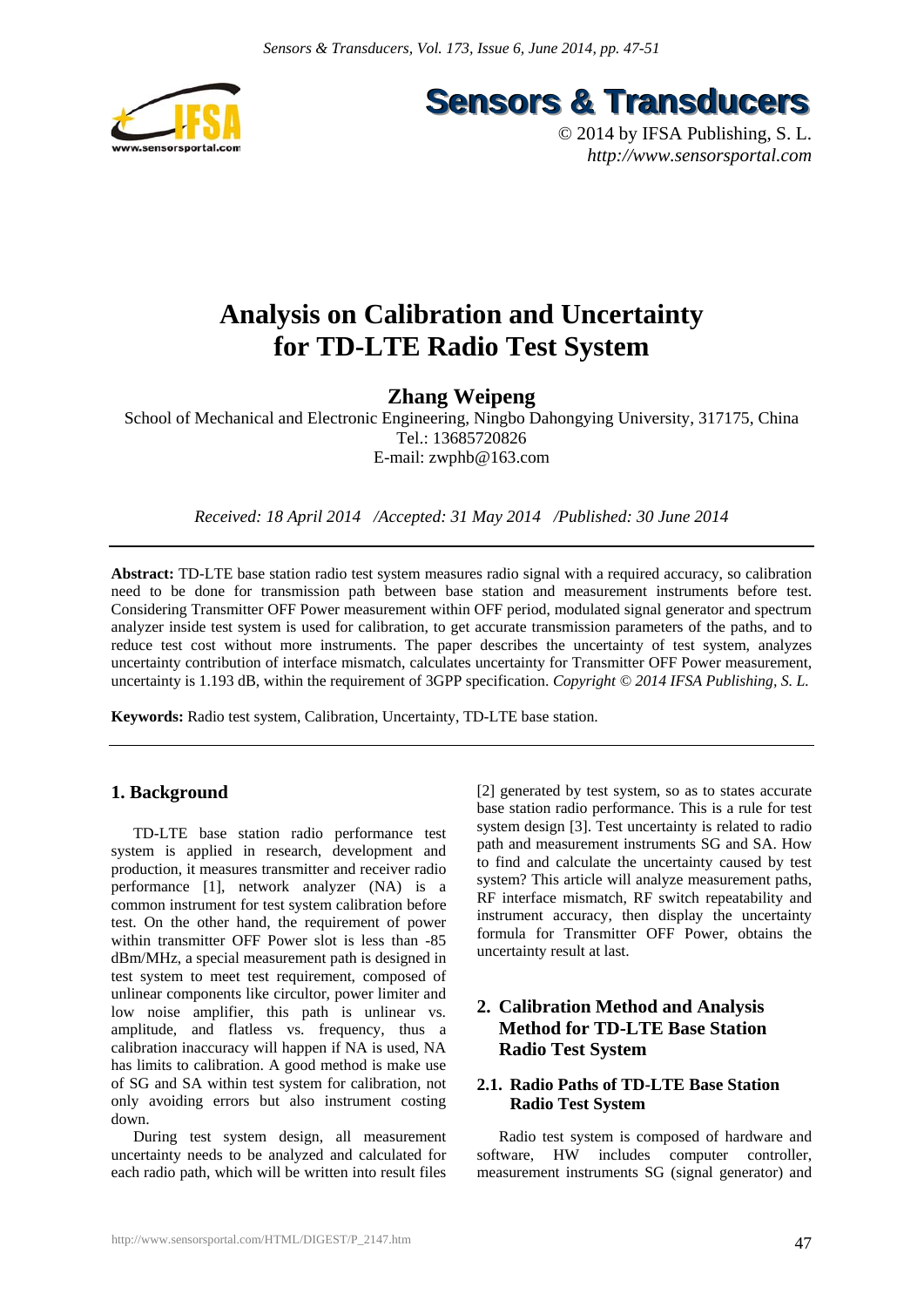SA (signal analyzer) and RF box, shown as Fig. 1, box has RF switches, RF cables, filters, RF attenuator, RF loads and amplifier. Radio paths is made of box and RF cables between base station and instruments, each path could be selected by setting RF switches, need to do path loss calibration, the purpose is to guarantee test accuracy by compensating test result. Box and RF cables connected to it will be regarded as one entire box in next analysis.



**Fig. 1.** TD-LTE radio path.

Radio paths is categorized in 4 types here, path A, path B, path C and path D, path A is for transmitter OFF Power measurement; Path B is for transmitter Power ON measurement, spectrum in band, frequency error, EVM and ACLR; Path C is used for uplink signal; Path D measures transmitter spurious emission. Path A is from transmitter output port, via RF switch 1—isolator--high power limiter—LNA low power limiter—RF switch 2, to SA, which is special for TD-LTE test comparing to other test system.

#### **2.2. Test System Calibration Method**

In general, instruments are prepared and configured before test, measure the path loss or gain of radio paths, correct radio path errors, eliminate system errors. This process is called calibration. There are some types of instrument could be for calibration, such as NA, SG, SA and signal receiver. How to choose instrument need to be answered during test system design.

NA is a common instrument for calibration [4], but it has limits to TD-LTE radio test system. NA insensitive signal is CW without any modulation, and its power level range is narrow, meanwhile, it receiver has narrow band, NA calibration may generates error result on a measurement frequency point for a wideband signal measurement, especially calibration on a un-flatness radio path within a signal bandwidth.

Path A has un-linear components isolator, power limiter, LNA, signal level varies within a frequency range, and output un-linear level signal within a level range, shown as Fig. 2, a describes a signal level changing 1.8 GHz within frequency range from 1.7 GHz to 2.15 GHz, b states path A output unlinearity vs. input level range from -40 dBm to 0 dBm in additional OFF Power level requirement is less than -85 dBm/MHz[5], thus calibration incentive

signal needs simulating actual OFF Power signal, wideband, modulated, low level LTE signal. LTE modulated SG is a better choice.



**Fig. 2.** Character of path A for TD-LTE transmitter OFF power measurement; A Path A character, un-flatness; B Path A character, un-flatness.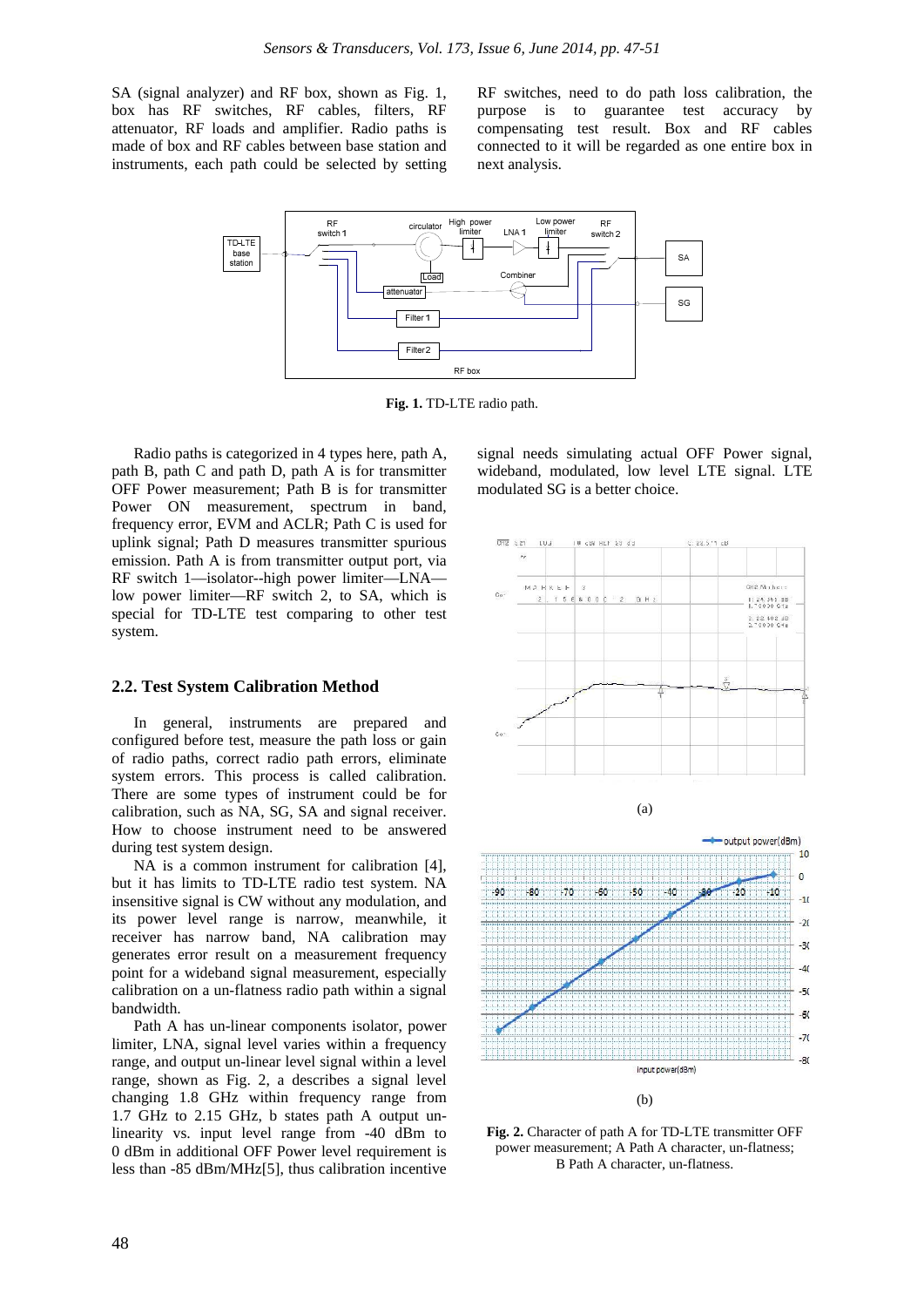Test system error from path A can be corrected by applying LTE modulated SG and SA in calibration, SG has big signal level range from -120 dBm to +5 dBm, can generate wideband LTE signal, SA has low noise floor, wideband receiver, low level signal measurement [5]. SG connected to input port of path A while SA connected to output port, path A loss could be got by calculating the signal level difference between SG and SA. There is an improved composite instrument combing SG and SA, it can do self-level calibration, correcting SA level with SG level inside instrument, path A loss is got as a relative value which has low uncertainty for calibration.

The calibration process has 3 steps. Setup radio path connection at first, set RF switches in box to path A, connect SG to input port of RF box, while SA connect to output port; then configure instrument parameters, center frequency of SG and SA is same

as transmitter center frequency, SG signal is LTE modulated with amplitude level -85 dBm, SA set with minimum internal attenuation, RMS detector, RBW 1 MHz and proper sweep time, read average marker value [6], calculate the path A loss from SG to SA. Repeat the steps above to get the path losses on other frequency points. At last, all path loss values is record into one file, will be for test result compensation while base station test.

To speed up base station radio test, reduce system errors, calibration process is controlled by system test software. Calibration result is saved in one file describing radio path character, test software invoke this file during test, search the right data corresponding to base station frequency, correct test result.

A LabVIEW software module is shown as Fig. 3.



**Fig. 3.** LabVIEW program for radio path calibration.

Its structure is event structure and state machine, operator instruction is passed to state machine through stack, the calibration parameters is through the property node to the called module. Test action enter stack, as the control input to state machine. State machine invokes different modules [7], such as system initialization, path measurement, exit and so on, and the path selection and calibration is finished in path measurement module which set the instrument, control measurement and read data. Calibration time will be very long for a wide

frequency band if only one frequency point is measured in one test cycle, frequency sweep method can improve calibration efficiency. Composite instrument output a frequency sweeping LTE signal according to frequency raster for TD-LTE, and SA read trace RMS data with setting of trace hold function for a wideband in once time, there is no calibration cycle for one path, calibration time is shorten largely.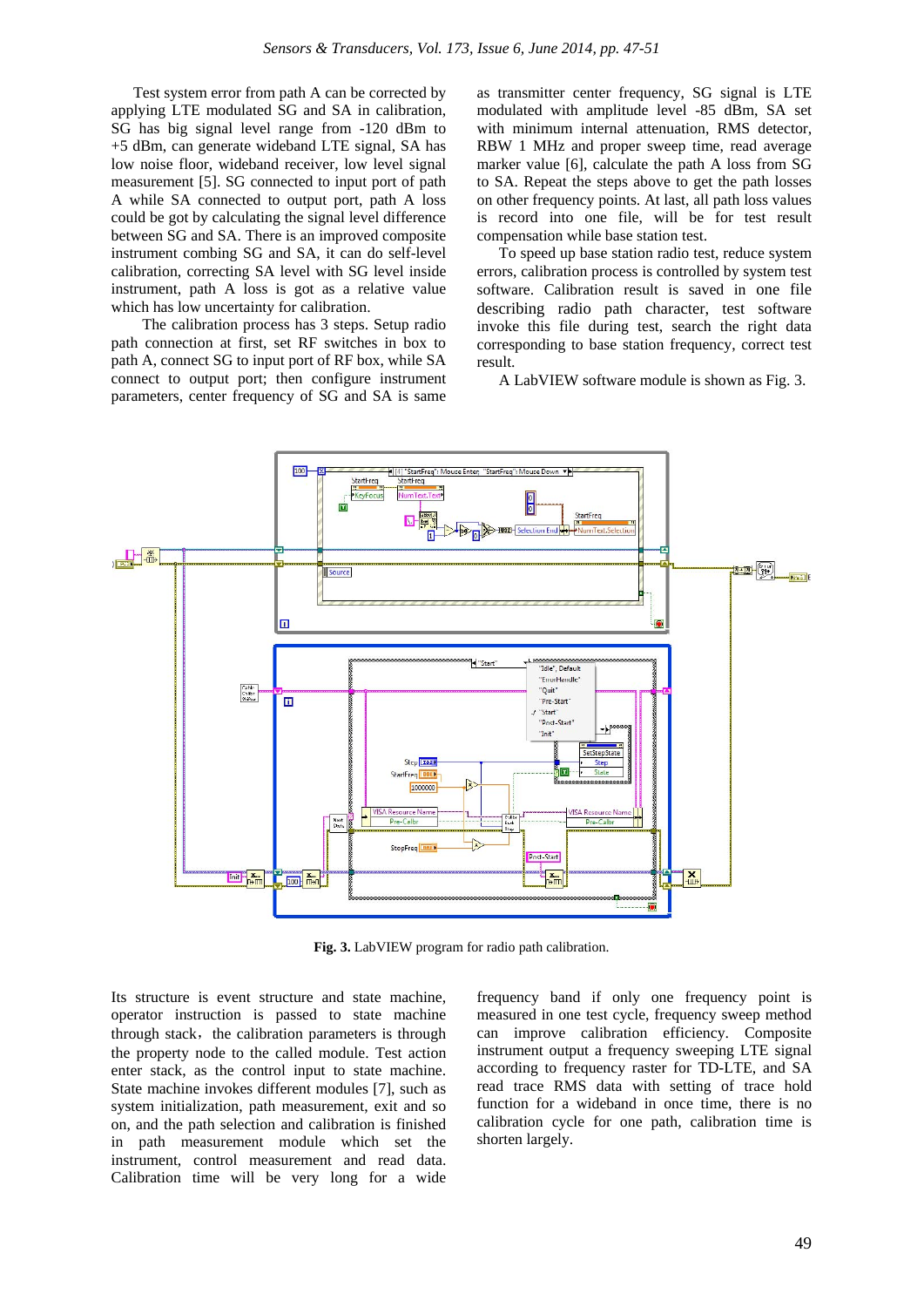#### **2.3. Test System Uncertainty Analysis**

To calculate the test system's uncertainty, set up uncertainty model firstly, then analyze the influence factors of the specific path and calculate results.

#### **2.3.1. Uncertainty Model for Test System**

There is a common mathematic model for system uncertainty [7] as following:

$$
Y\pm U=X_1\pm u_1+X_2\pm u_2+\ldots+Xi\pm u_i
$$

where  $Y$  is the output of a path,  $U$  is the system uncertainty to be got,  $X_i$  is the input parameter of different components, from the measured signal, a cable or the loss of equipment,  $u_i$  is input uncertainty parameters of components. The uncertainty of calibration is a component uncertainty.

A method for uncertainty, Type A, require different environmental conditions of temperature and humidity on the system calibration, need regular measurement for system, a series of data are obtained, system uncertainty is statistic on these data. Type A is time consuming, another method is Type B, relatively simple, describe how to use the Type B method to calculate uncertainty in test system.

System uncertainty formula for Type B [8]:

$$
U = ku (y) = k \sqrt{(c_1 u_1)^2 + (c_2 u_2)^2 + \dots + (c_i u_i)^2}
$$

Test the uncertainty of the system considering several factors: the confidence factor  $k$ , sensitivity factor of *Ci*, *ui* is uncertainty factors from components, including instrument specification, device measurements uncertainty, radio path interface mismatch, and so on.

#### **2.3.2. Test System Uncertainty Calibration with Condition of SG and SA**

The Type B uncertainty model based on the consideration of some factors, radio path connections and the influence of RF components, different uncertain calculation formula is for different path. For measurement of ACLR, EVM, OBW and frequency error of base station, transmit parameters of radio path does not affect the test results, uncertainty of the system only considers SA brings uncertainty, and the calibration contribution to uncertainty can be ignored, this article no longer has too much description for these test cases. For TD-LTE base station transmission time slot power measurement, Power ON/OFF measurement, a concrete analysis of path A need to do. According to EA-4/02[2], first look at the interface mismatch uncertainty Eq. (1):

$$
Mismatch_{Equiv - box} = \frac{10^{(Equiv S 11/20)} \times 10^{(box S 11/20)} \times 100}{11.5} \tag{1}
$$

Mismatch Equip-box, uncertainty caused by interface mismatch between Equi and BOX, has U distribution. Equip may be DUT base station, SG or SA.

Second analyze the calibration uncertainty Eq. (2):

$$
Cal_{mean} = k \sqrt{\frac{\left(\frac{SG_{uncert}}{\sqrt{3}}\right)^{2} + \left(\frac{SPA_{uncert}}{\sqrt{3}}\right)^{2} + \left(\frac{Re\,peak_{switch}}{\sqrt{2}}\right)^{2}}{\sqrt{2}}},
$$
\n
$$
Cal_{mean} = k \sqrt{\frac{Mismatch_{Sc-box}}{\sqrt{2}}\right)^{2} + \left(\frac{Mismatch_{Pa-box}}{\sqrt{2}}\right)^{2}},
$$
\n
$$
+ \left(\frac{Mismatch_{Pa-SG}}{\sqrt{2}}\right)^{2}
$$
\n(2)

RF switch repeatability Repeatswithch has Gaussian distribution, level uncertainty from SG or SA specification has a rectangular distribution, interface mismatch uncertainty has U shape distribution [8].

Finally, let's analyze the uncertainty of OFF Power path A in test system. Same SA is used for calibration and base station measurement, and same setting for both; SA repeatability has little contribution, to be ignored. So the system uncertainty, only consider the mismatch between DUT and BOX, and calibration uncertainty. 3GPP requirement of probability is 95 % [9], factor *k*=1.96, we get the Eq. (3) for system uncertainty.

$$
U = 1.96 \sqrt{\left(\frac{Mismatch_{DUT-Box}}{\sqrt{2}}\right)^2 + \left(\frac{Cal_{uncert}}{\sqrt{3}}\right)^2}, \quad (3)
$$

#### **3. Result Analysis**

Considering the use of SG with modulated signal and SA on calibrating, now calculate the measurement uncertainty for Power OFF. According to the instrument manufacturers specifications, and some interface measurement data, the input parameters are shown in Table 1.

**Table 1.** Input parameters for uncertainty calculation for path A.

|            | <b>Specification data</b>                         | <b>Measurement result</b>                                         |
|------------|---------------------------------------------------|-------------------------------------------------------------------|
| SG         | $SG$ <sub>uncert</sub> = $0.5$ dB <sup>[10]</sup> | $SGS11 = -20.1 dB$                                                |
| <b>SA</b>  | $SPAuncert=0.5$ Db <sup>10]</sup>                 | $SPAS11 = -20.6 dB$                                               |
| <b>BOX</b> | Nο                                                | $BOXS22 = -16.1 dB$<br>$ROXS11 = -18.1 dB$<br>$ROXS21 = -40.1 dB$ |
|            |                                                   | $ROXS12 = -80.5 dB$<br>Repeatswitch= $0.015$ dB                   |
| DUT        | no                                                | $DUTS11 = -16.8 dB$                                               |

Calculate RF interface mismatch based on Eq. (1):